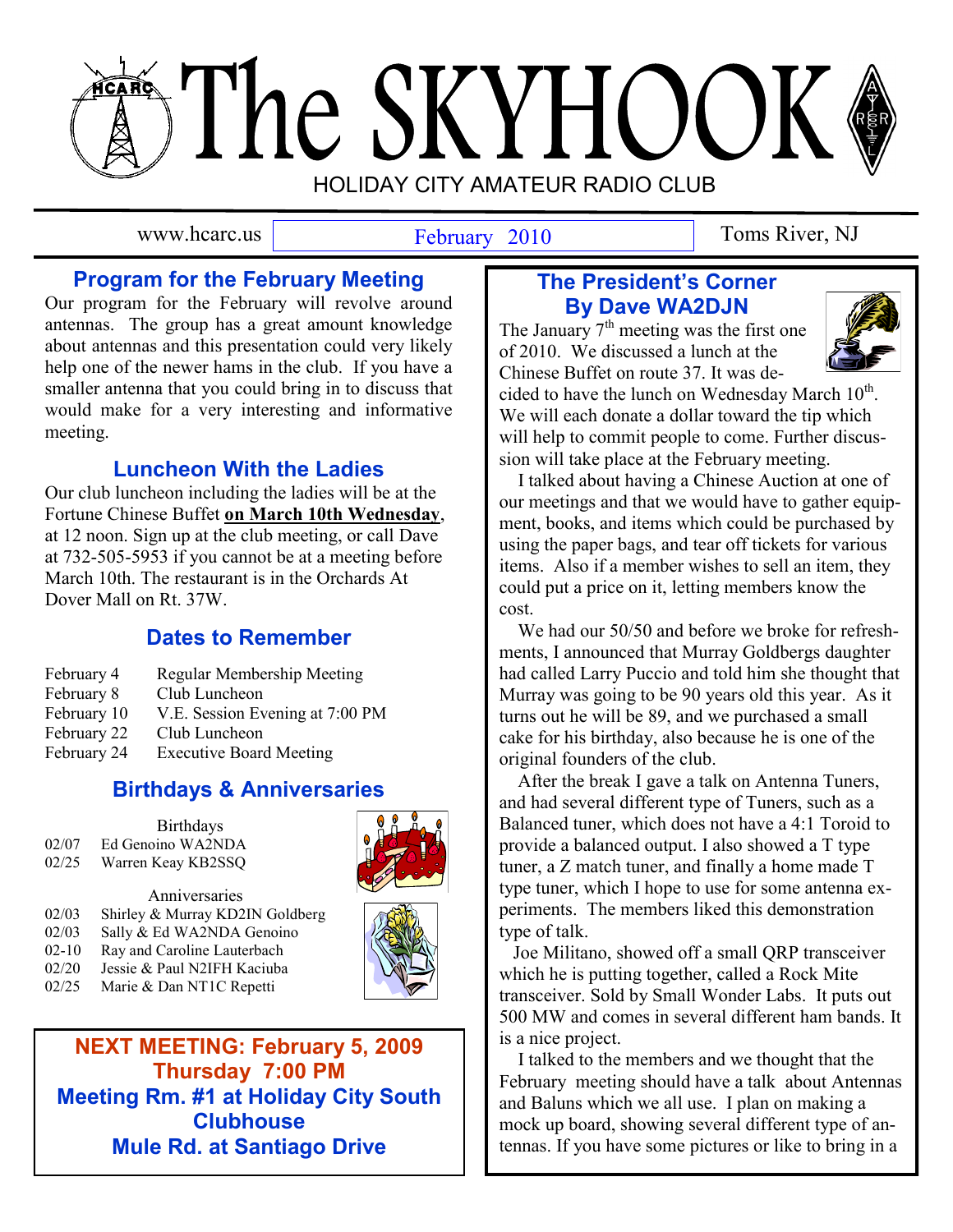small type of Antenna to show off please let me know. My E mail is WA2DJN @Verizon.net

 We need articles for the Sky Hook, the Web Site, and the Yahoo Group. You can write about equipment, Ham experiences, perhaps a special QSO, or maybe a project you may have worked on. You do not have to be a great writer, just send them to Larry, Steve or Kevin to be written up in our club papers and Web Site.

I hope to see you at the February  $4<sup>th</sup>$  meeting. 73

Dave Ottenberg

#### **Dues are Due**

It's that time of year again and our club membership dues are due. This is our largest source of income and we depend on everyone. Please see Joe Militano club Treasurer with your dues money.

## **Korea Unveils Stamp Celebrating ARDF**

To commemorate the 2008 Amateur Radio Direction Finding [\(ARDF\)](http://www.homingin.com/index.html) World Championships, Korea has issued a postage stamp. The [ARDF World Champion](http://2008ardf.org/)[ships,](http://2008ardf.org/) held in Korea and hosted by the [Korean Amateur](http://www.karl.or.kr/)  [Radio League,](http://www.karl.or.kr/) were September 2-7, 2008. More than 450 participants from 28 countries came to Korea to compete at the 2008 World Championships. Upon issuance of the stamp, Korea said it hoped that the "World Championships will provide a momentum to stimulate public interest and participation in Amateur Radio." ARRL ARDF Coordinator Joe Moell, K0OV, said that [Team USA had their best showing ever](http://www.arrl.org/news/features/2008/09/29/10361/) at the 2008 World Championships: "We had four Top 10 finishes in the two days of fox-finding competition, first with 2 meter AM signals, and then with 80 meter CW signals. ARRL's team faced more than 300 of the planet's best foxtailers that represented 24 other national Amateur Radio societies." ARDF combines Amateur Radio skills with the map and compass skills of orienteering in a timed race where individual competitors navigate through diverse wooded terrain while searching for radio transmitters. The rules of the sport and international competitions are organized by the International Amateur Radio Union ([IARU\)](http://www.iaru.org/).

#### **HCARC Official Badge Ordering**

The club's official badge maker is the Capital Engraving Co. in Longview, WA. To order a badge, simply call Capital at 1-800-628-4985 after 1PM M-F. All that is required is to give your call and first name and your mail address. Use your credit card to pay. Cost is \$12.50 plus \$2.00 S&H. Al Ross WA7UQE will take care of you and create an official logo and club name on your personal badge.

#### *Our VE Crew*

Murray KD2IN, Bill AC2F, John K2JWH, Ed W1EAP, Larry K2QDY, Jamie W2QO, John KQ4WR, Stan KB2PD Steve N2WLH, Kevin W2FA, Ed WA2NDA.

#### **CLUB COMMITTEES**

*Refreshments:* Carl LeFevre WA2IQE, Carl W2PTZ *www.hcarc.us Webmaster*: Steve N2WLH, Kevin W2FA *Publicity:* Ed W1EAP *Programs*: Open *Sunshine*: Ed Picciuti W1EAP *Event Food Committee*: *Field Day*: Larry K2QDY *VE Sessions*: Bill AC2F, Larry K2QDY plus the 'crew' *Skyhook*: Larry K2QDY *Funds Raising*: Open *Membership*: Bill AC2F

#### HOLIDAY CITY AMATEUR RADIO CLUB Toms River, New Jersey

W2HC Trustee Don Smith

Web Site www.hcarc.us<br>Dave Ottenberg President Dave Ottenberg WA2DJN 732 505-5953 Vice President Kevin Wagner W2FA 732 279-0532 Secretary Norm Smith W2PXE 732 920-5423 Treasurer Joe Militano KC2QLA 732 657-7092 Executive Board Don Smith W2III 732 505-4821 Executive Board Larry Puccio K2QDY 732 349-2950 Executive Board Bill Haldane AC2F 732 240-7064 Executive Board<br>
Watcher Carl Lee Wallet 232 237-2421<br>
Watcher Community 2011 732 505-4821

Membership is open to all interested persons. Ham license is not required. Dues are \$20.00 per year, payable Jan. 1st . Members joining during the year will have the dues prorated. Family membership \$10.00

------------------------------------------- Meetings are held on the first Thursday of every month, at 7:00 pm. Location: Meeting Room #1 in the Holiday City South Clubhouse. Directions: Go to Mule Rd. and to the corner of Santiago Drive. Turn into Santiago Dr., then into the parking lot in front of the pool. Enter bldg. on right.

------------------------------------------ The SKYHOOK is published monthly. Editor and Publisher: Larry Puccio K2QDY phone: 732 349-2950 E-mail lpuccio1@comcast.net<br>Send all newsletter items to: Larry Puccio 22 Sabinas Street Larry Puccio 22 Sabinas Street

Toms River, NJ 08757-6445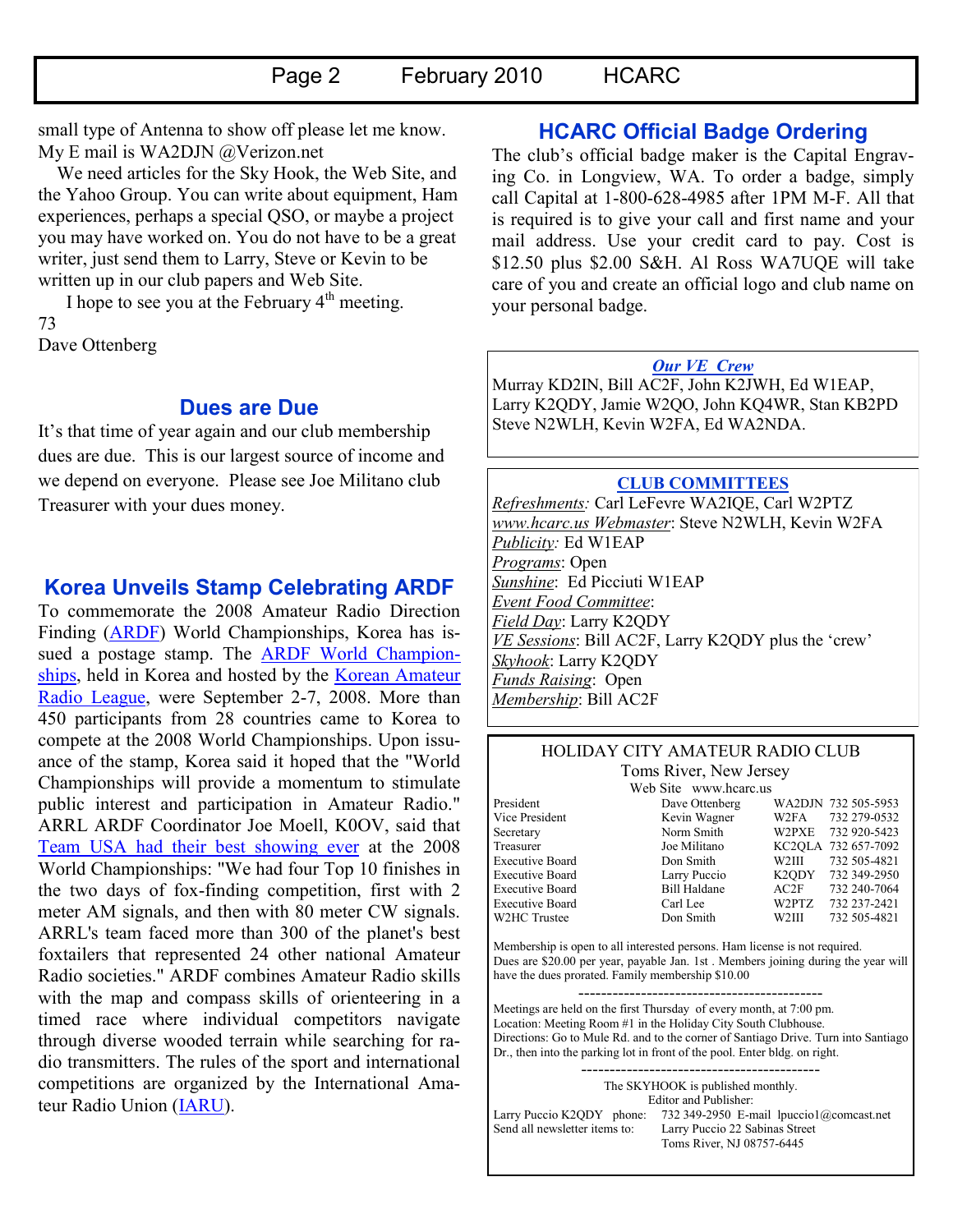# **Haiti Up-date**

As this is a still developing and changing situation, information will be updated as things change, etc,. In the interim, Richard Krohn, our NNJ Section Manager and I, as the Section Emergency Coordinator, want to keep all of you in as much of the direct information loop as possible regarding local and other amateur radio developments in regard to this tragic situation.

#### **Below is some late breaking and updated information regarding the situation with amateur radio communications and the Haiti situation.**

As on noon on Friday, amateur radio communications into Haiti has not been a viable situation. This is due to a couple hard and of necessity coldly stated facts. The first, there were few amateur radio operators, and of those, few had active stations located in Haiti before the event, either as citizens of Haiti as well as those amateur radio operators who were there as portable operations (from the UN, NGO's ,etc) and of course, the other main reason, is the loss of local infrastructure needed to run any of those previously active stations as well as the most sad to state item, that perhaps there has been a loss of the operators themselves as a result of the earthquake.

It is possible that the current lack of active amateur radio operations may change, that is, it is possible that some level of operations might be established by some who might be able to re-locate into the affected areas, or into nearby areas and open communications links.

In that possible situation, there may become a situation wherein Health and Welfare types of communications via amateur radio, may become more viable. It must be noted though, that this may not happen in the very short term, but may happen in the mid-term or long term and if it does, operations such as are indicated below could then be of service and need.

Therefore, please consider becoming a part of the advance preparations that are now underway and being setup and operated by the Newark Amateur Radio Society as noted below.

Individuals, or groups, wishing to volunteer their services should make direct contact with Leon Gauer - N0TAZ, President of the Newark Amateur Radio Society [\(n0taz@newarkamateurradio.com](mailto:n0taz@newarkamateurradio.com) ).

Thanks goes out to all of you in advance for your attention to this matter.

Lastly, the International Red Cross remains a key contact point for all family and friends looking for information on the situation as well as people as noted below:

Anyone with web access, can use the link below to get or request specific Info, including being able to see the actual listings of people filed with the International Committee of the Red Cross and to add their own search information related to people in the affected region here: [http://](http://www.familylinks.icrc.org/WFL_HTI.NSF/DocIndex/locate_eng?opendocument) [www.familylinks.icrc.org/WFL\\_HTI.NSF/DocIndex/](http://www.familylinks.icrc.org/WFL_HTI.NSF/DocIndex/locate_eng?opendocument) [locate\\_eng?opendocument](http://www.familylinks.icrc.org/WFL_HTI.NSF/DocIndex/locate_eng?opendocument)

## **Ham Radio and Sunspots**

If you want to know more about what is happening with the Sun and sunspot activity, here is an Official NASA internet site that tells the whole story. Just click on this URL:

<http://solarscience.msfc.nasa.gov/SunspotCycle.shtml> Another site that will fill you in on all aspects of propagation for Ham radio activity, as affected by the Sun and sunspots, go to:

<http://www.arrl.org/tis/info/propagation.html>

# **Contesting**

Some people take contesting and working DX very serious.



HE WAS TRYING TO BREAK A LOGJAM ON 70